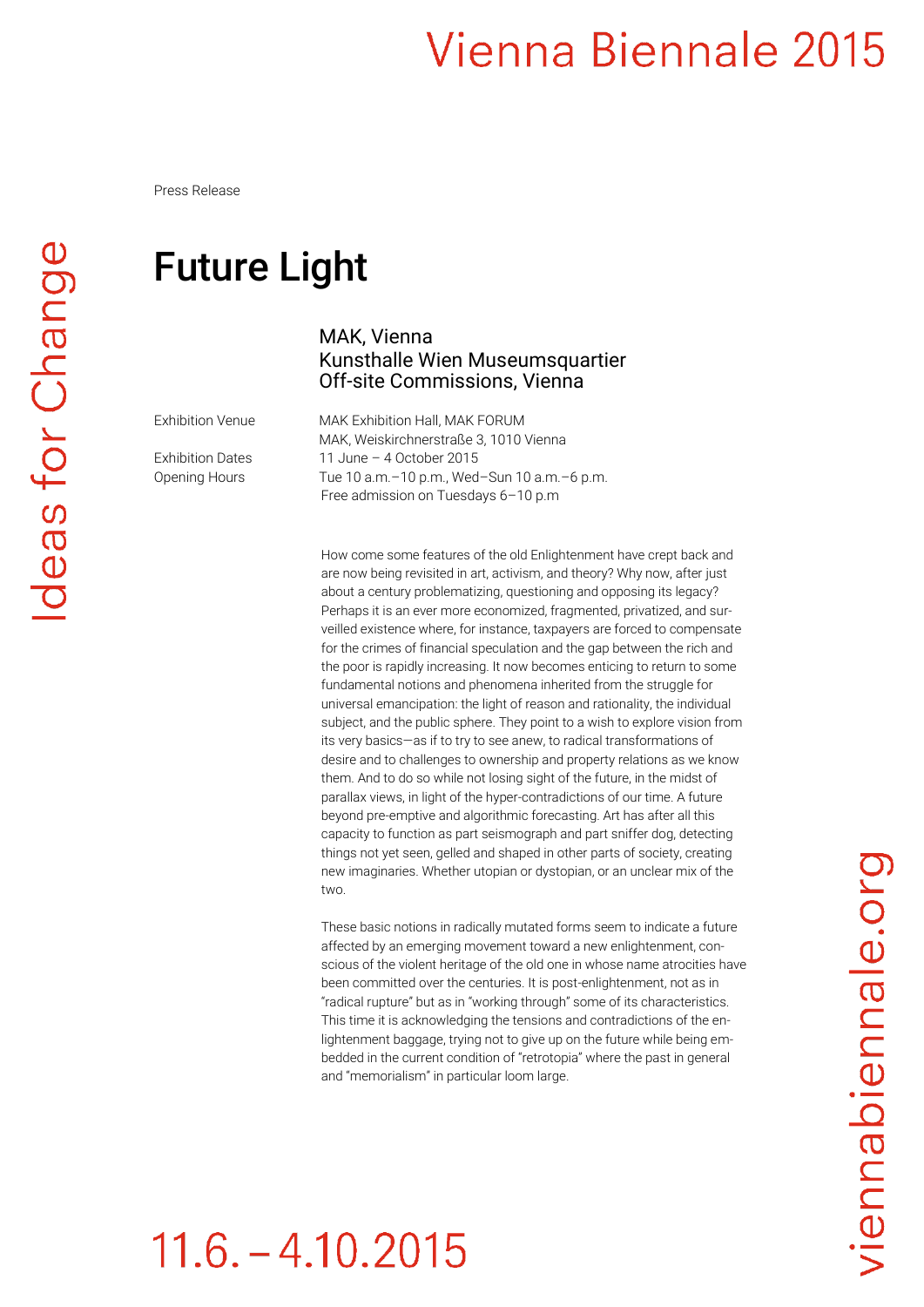page 2

Thus, three strands of thought and action have crystallized within the framework of *Future Light*: non-penetrating light, the individual subject as reworked by the politics of queer-feminism and its polymorph desires, and the public sphere reconceived through and as commons and commoning. Each strand is taking shape in a different institutional and spatial setting, accompanied by a reader entitled *Future Light* and the mini-symposium *Politics of Shine* (Saturday, 13 June 2015, 2:30–6 p.m., MAK Exhibition Hall; by Tom Holert and Brian Kuan Wood with Céline Condorelli, Metahaven and Natascha Sadr Haghighian), and partly prepared in a closed workshop in October 2013 as well as in a series of public MAK Nite Labs at the MAK.

#### *Future Light: Escaping Transparency*

Within contemporary art, rather than the penetrating light that gives clarity and transparency, there is the reflected and refracted light that creates opacity, abstraction, and shadows. It is the light that goes on and off, that does not serve as a searchlight and yet is able to nurture new beginnings. Besides conditioning human visual perception, its new forms—for example the low-power LED light—are having other literal effects on the look and taste of plants as well as the physical and medical conditions of humans and animals. Furthermore, the future remains a point of orientation in many of the artworks. All this is being played out in the group exhibition *Escaping Transparency* at the MAK. Existing paintings, videos, sculptures, and drawings by seventeen artists is making up an installation without walls but with plenty of natural light.

There is a widespread belief today that light will do away with ignorance, power abuse and inequality. This trust in light is not unlike how "enlightening" operated during the Old Enlightenment in the 17th and 18th centuries, shedding light on dark corners where irrational beliefs, mysticism and other unruly phenomena hide. In both cases it is a penetrating light which creates transparency and visibility. Today it is put in practice as the light of surveillance, communication and speculation. Transparency is nowadays coming to be seen as a guarantor of many things, for example accountability and trust, and in extension for the free market and the stability of the capitalist system itself. The scholar Clare Birchall calls this "the contemporary transparency assemblage." She argues that today transparency, through "the fervour for light," has even become a pan-ideological democratic value which no one can afford to question. Thus, at the same time as "being transparent" remains important in any democratic context—"we have the right to know"—it has taken on some characteristics of a dogma.

All the while, light which creates reflections, abstraction, opacity, and shadow abound in contemporary art. Some of it has migrated into *Escaping Transparency* in the big exhibition space at the MAK. This light is nontransparent, it is refracted and operates obliquely. It is relational light, a

## $11.6 - 4.10.2015$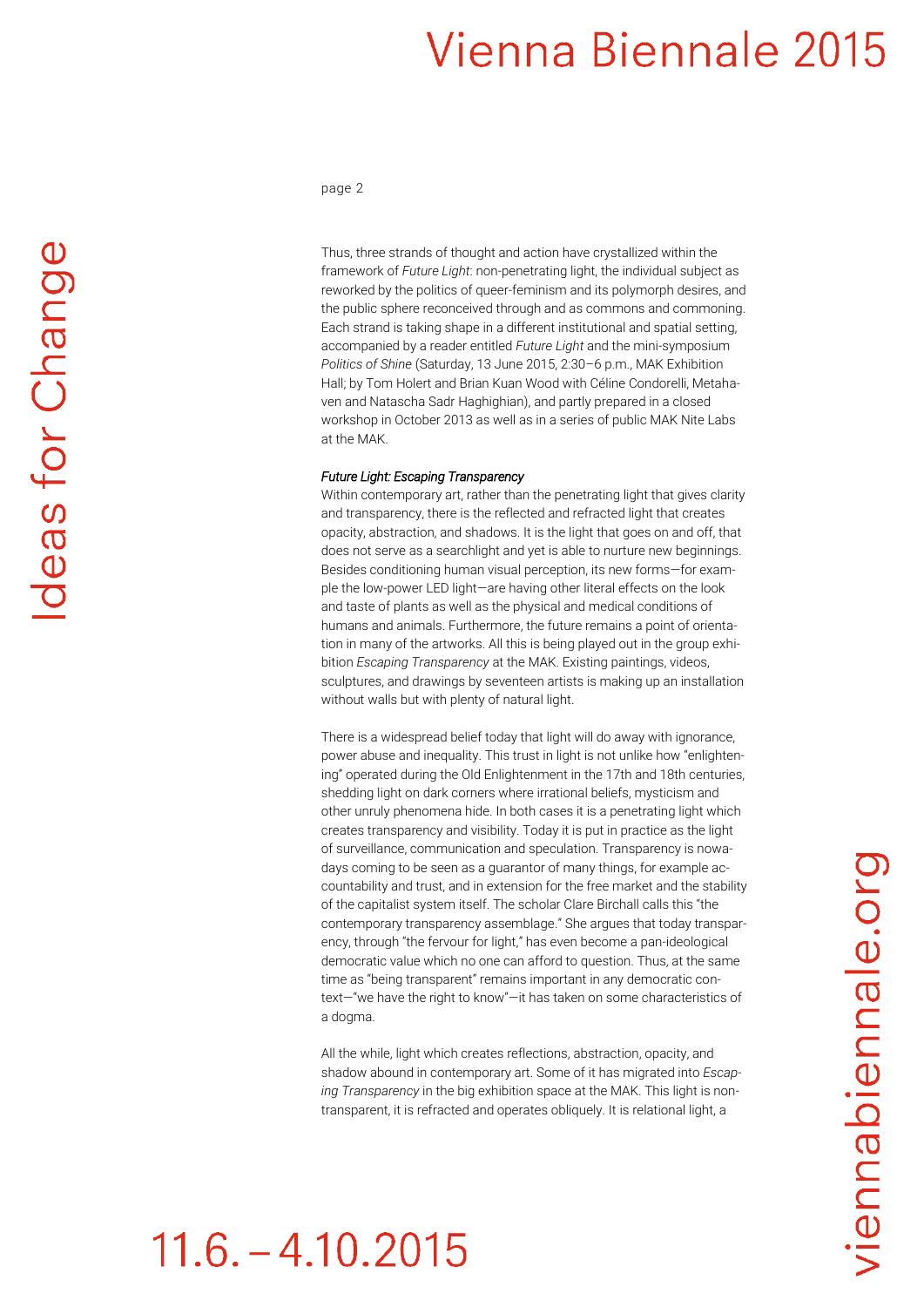page 3

sort of trickster light, it is light which goes on and off. Uncontrollable and mystical light deployed by and towards affect. It is light as carrier of commercial messages but also more obscure indications as to when something is visible and not. It is the light of reflection and endless reproduction in a condition where being visible is considered equal to being or to existing at all. Here the sun is the ultimate capital and yet no longer for everyone. There are works made of LED lights which affect plants, animals and human alike, whose body clock and hormonal system might change upon exposure. Other works show scenes of withdrawn extremism which are difficult to decode amidst disturbing reflections cast by cut glass. Discrete manipulation of generic and yet functionally determined photographs are accompanied by spatial dividers which allow for unstable transparency affected by both the light in the space and the physical presence of people. Incompatibility, affective manipulation and hyper contradiction in material and aesthetic terms impinge not only on vision but also on how meaning is created, from the bare bones.

Furthermore, a hovering sculpture playing with visibility and invisibility is affecting the very viewing conditions of the exhibition itself. Nearby is a an aggressively overlaid image—to the point of abstraction—of a shady 18th century sugar baron and slave owner whose deeds are analyzed in a book reviewed in *The Economist*. Cascades of reflections created by small pieces of painted glass and mirror placed in geometric patterns occasionally shower the surroundings, at the same time as the slowly visible effects of bright light on old book pages partly covered by "an eclipse" can be encountered nearby. Simultaneously, white geometric steel sculptures with brightly painted corners activated by light climb the walls, and chromatic shine comes from a floor based giant bust of an eccentric writer who was preoccupied by humor, chaos, and the new.

There is also the kind of shine which creates aura and magic in humans and objects, including a metal modernist-looking shoe shine stand, reminding us that abstraction lies at the heart of capitalist aesthetics. A number of "magnets for lost shadows" are here to add shadows and reflections to art works in particular art museums in the Gulf region, and projected circles of color demonstrating "simple set relationships" at the core of collective actions are triggered by the movement of the visitors. Then there are the paintings where the paint "withdraws" in to the opaque linen, creating an ambiguous disembodiment reminiscent of screen-based images.

Perhaps Birchall is right when she says that each era gets the transparency it deserves. What that means for a future in which life is more likely to occur on planets with two small suns creating a saturated photosynthesis making vegetation black, is utterly unclear. For now it might be the moment to update the "right to privacy" to "the right to opacity." We remember Eduard Glissant's powerful call for the latter, rising from colonial sub-

## $11.6. - 4.10.2015$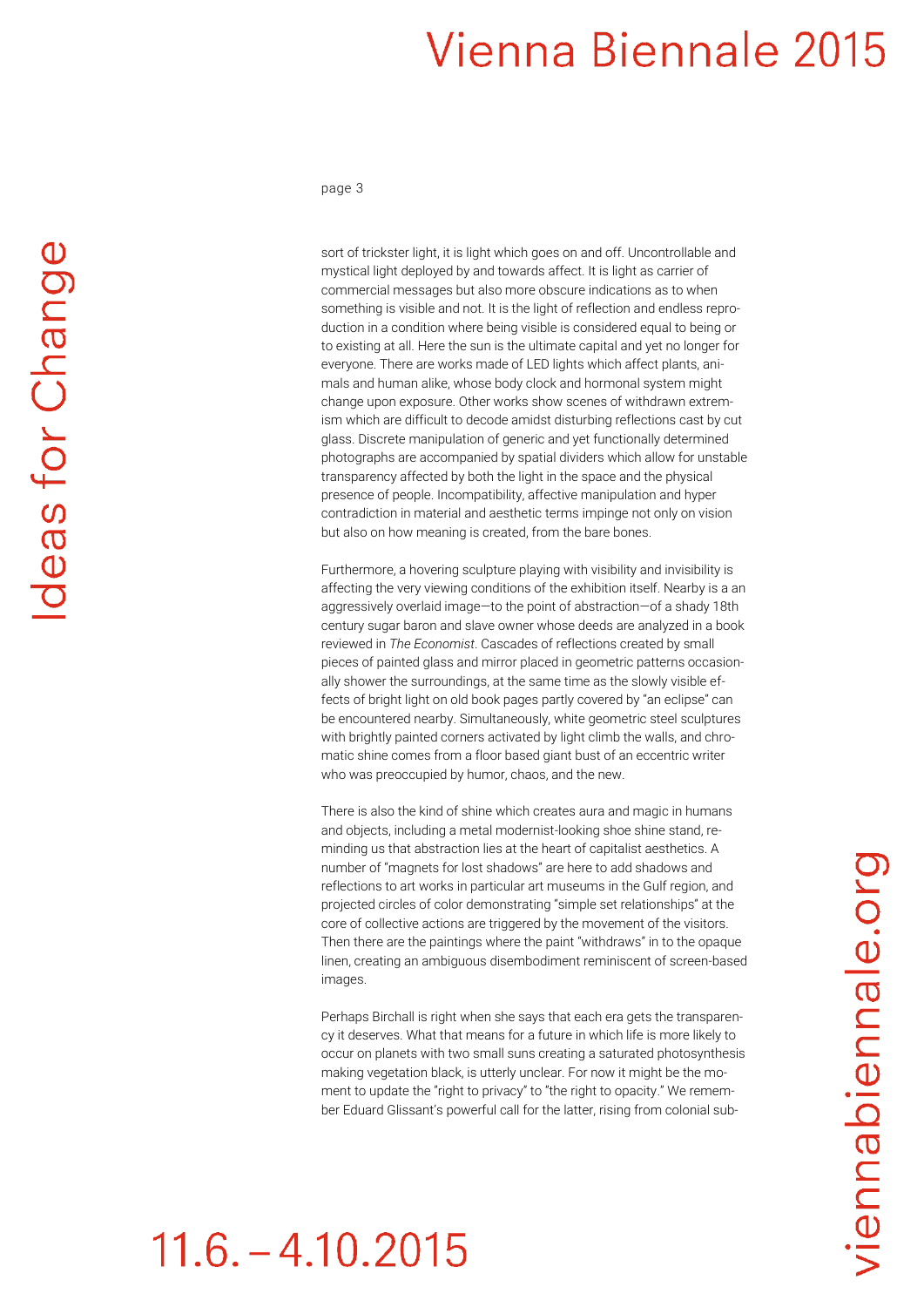page 4

jects refusing to be totally knowable and therefore possible to be ruled by the colonizers. Here opacity is not the same as obscurity but simply that which cannot be reduced and contained in order to be controlled.

#### *Off-site Commissions*

Today many artistic and other projects challenge the established discourse on the public sphere by precisely reviving the notions of "the commons" and "commoning." This often happens in response to failures of capitalism and the increasing withdrawal of the welfare state. With *The Report*, STEALTH unlimited together with Stefan Gruber revisit the history of Vienna's self-organized urban movements in order to imagine an alternative future. *The Report* tells the fictional story of the resetting of some crucial moments in a century of opposing positions, including the "wild" Settlement movement around 1920, the "soft urban renewal" of the 1970s and the 2014 debates around the squat Pizzeria Anarchia. The startling content of the report is set to be leaked in a future only four years ahead, in 2019. The narrative has unfolded through a series of dialogues with contemporary proponents on the urban scene which took place in Vienna in the spring of 2015 and will be presented in printed form on 15 September.

In a new film Marysia Lewandowska is exploring the commons as experienced through the kindergarten as an early testing ground for sharing. belonging, privacy and withdrawal. The project was triggered by the work and life of the Viennese architect Margarete Schütte-Lihotzky (1897– 2000), in which many of the contradictions of the 20th century are played out, and involves the voice of Di Zhang, a young architect in Beijing for whom "the communism of commerce" is a lodestar. Ayreen Anastas and Rene Gabri are arranging an "unworkshop" around the politics of food and food production, which have been central concerns for the artists in their work on commons and commoning.

The design, research and art studio Metahaven, who have developed the notion of "black transparency", have co-conceptualized and designed the e-reader *Future Light* and the handout which connects the various parts of the overall project *Future Light.*

#### *Future Light: Pauline Boudry / Renate Lorenz. LOVING, REPEATING*

Theory and practice in the name of LGBT and queerness have for some time reshaped notions of the individual, subjectivity, and desire. If traditional notions of gender rely on heteronormative patriarchal formations of desire, then this linchpin is now being challenged in ways hitherto unseen, affected by synthetic extensions of identity such as hormonal drugs. Under the rubric of *LOVING, REPEATING*, Pauline Boudry and Renate Lorenz are presenting three film-based works at Kunsthalle Wien. The installations convey filmed performances where the tensions between the

## $11.6 - 4.10.2015$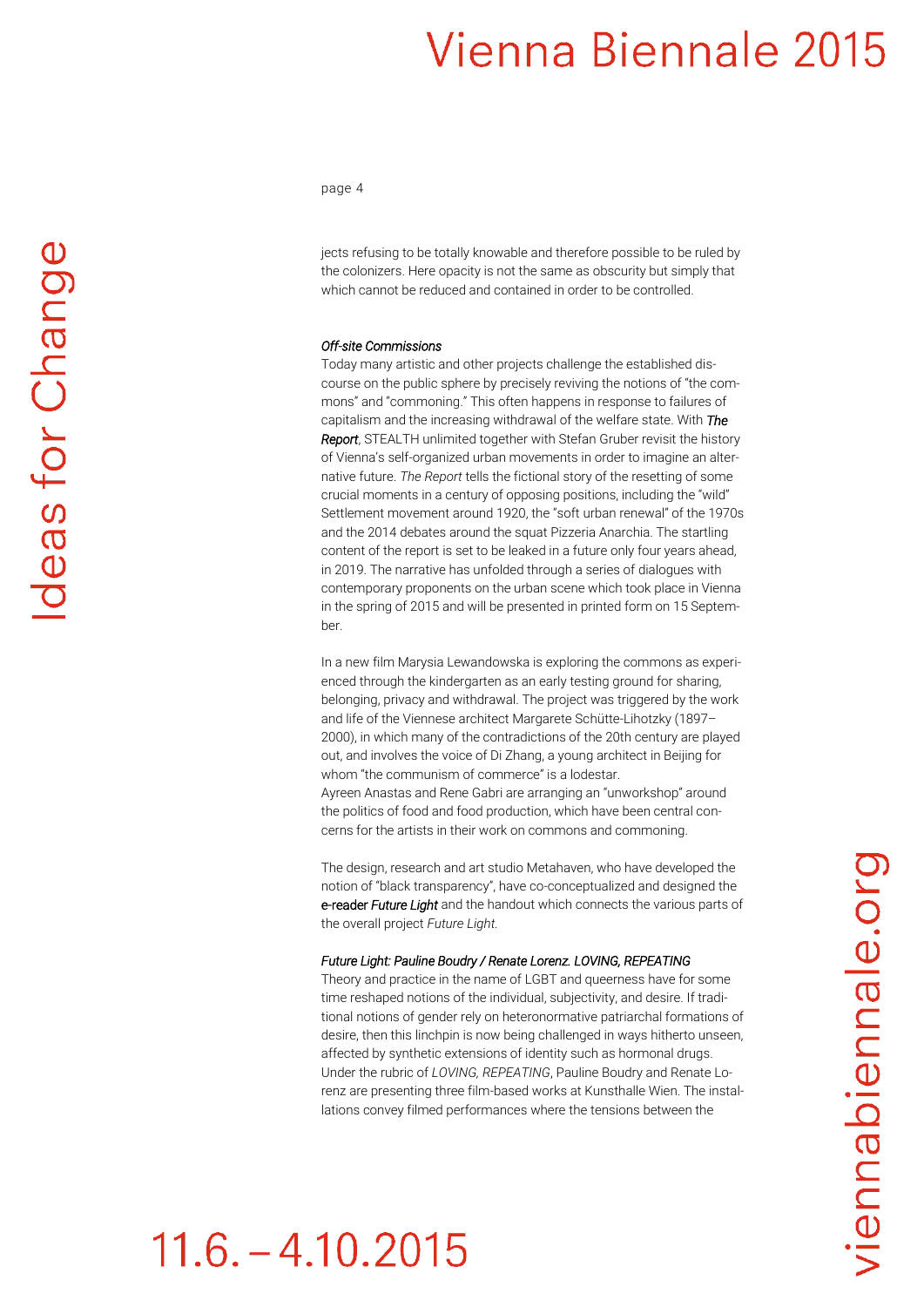page 5

individual and the collective carry a high degree of theatricality. While curtains and fumes create opacity, glitter and wigs indicate glamour. The characters who feature in these dramas are consciously multi-sided, defying normality, including the law and economy. Neither being entirely historical nor present, they project ahead in a truly anachronistic manner, to new and unrealized forms of enjoyment.

ARTISTS AT THE MAK

Pablo Accinelli (Buenos Aires) Doug Ashford (New York) Claire Barclay (Glasgow) Rana Begum (Sylhet/London) Elena Damiani (Lima/Copenhagen) Shezad Dawood (London) Annika Eriksson (Stockholm/Berlin) Matias Faldbakken (Oslo) Monir Shahroudy Farmanfarmaian (Tehran) Ane Hjort Guttu (Oslo) Tom Holert (Berlin) Philippe Parreno (Paris) Amalia Pica (Buenos Aires/London) Yelena Popova (Moscow/Nottingham) Walid Raad (Beirut/New York) Bik Van der Pol (Rotterdam) Haegue Yang (Seoul/Berlin)

ARTISTS FOR OFF-SITE COMMISSIONS Ayreen Anastas & Rene Gabri (New York) Marysia Lewandowska (London/Hong Kong) STEALTH.unlimited (Ana Džokić, Marc Neelen) & Stefan Gruber (STUDIOGRUBER) (Belgrad, Rotterdam, Wien)

ARTISTS AT KUNSTHALLE WIEN Pauline Boudry / Renate Lorenz (Berlin)

Curator: Maria Lind, Director, Tensta Konsthall, Stockholm

Funding: